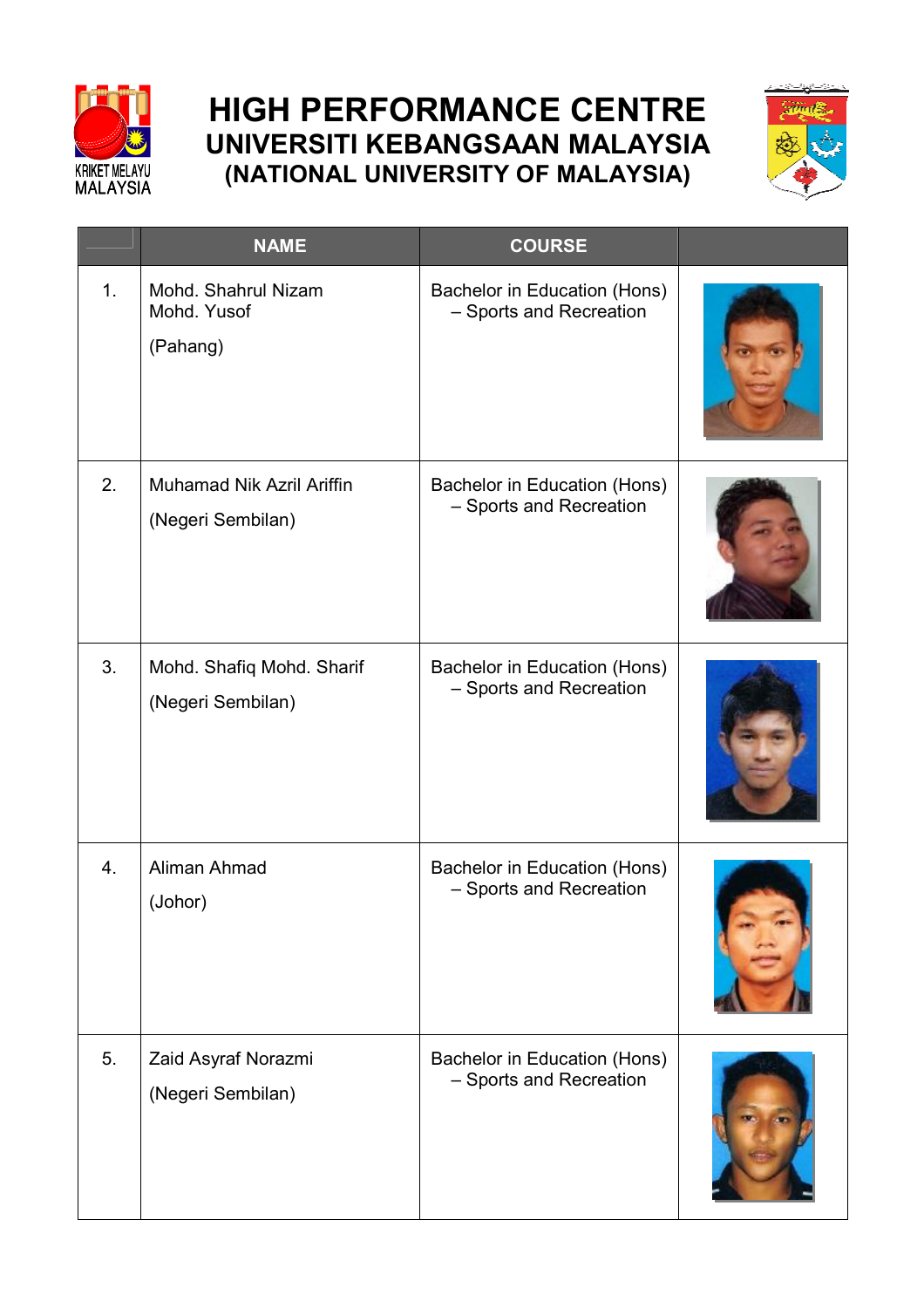| 6.             | Ahmad Faiz Mohammad Noor<br>(Kedah)           | Bachelor in Education (Hons)<br>- Sports and Recreation |  |
|----------------|-----------------------------------------------|---------------------------------------------------------|--|
| 7 <sub>1</sub> | Muhammad Haziq Zainuddin<br>(Negeri Sembilan) | Bachelor in Education (Hons)<br>- Sports and Recreation |  |
| 8.             | M. Hazrul Zainal<br>(Johor)                   | Bachelor in Education (Hons)<br>- Sports and Recreation |  |
| 9.             | M. Faruq Hakimin Azmi<br>(Kuala Lumpur)       | Bachelor in Education (Hons)<br>- Sports and Recreation |  |
| 10.            | Asyraf Naim Mohd. Sham<br>(Kuala Lumpur)      | Bachelor in Education (Hons)<br>- Sports and Recreation |  |